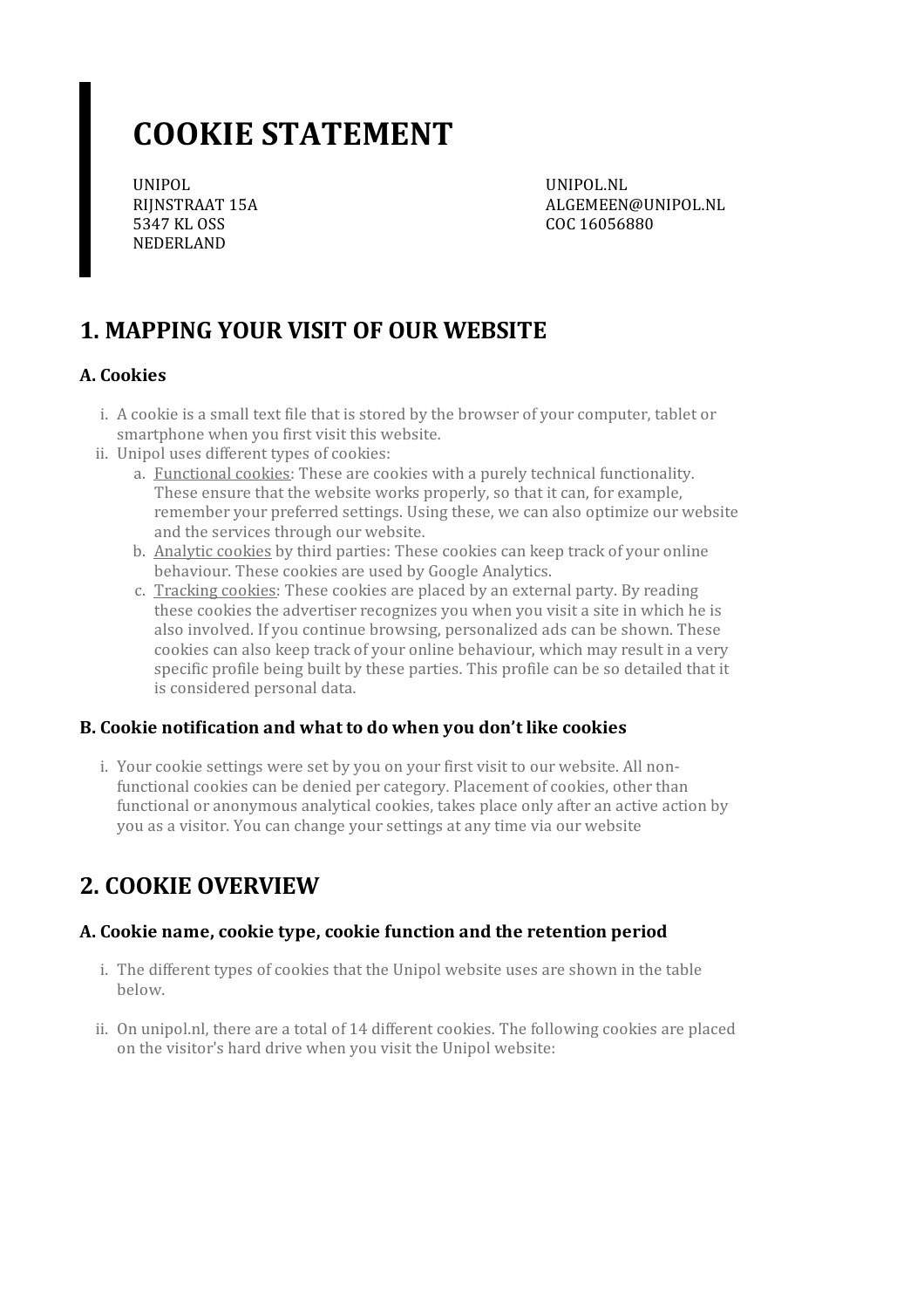#### **B. Cookie table**

| <b>Name</b> | Type(s)  | <b>Cookies</b>   | <b>Duration</b> |
|-------------|----------|------------------|-----------------|
| Google      | Tracking | _Secure-3PAPISID | End of session  |
|             |          | Secure-3PSID     | End of session  |
|             |          | _Secure-APISID   | End of session  |
|             |          | Secure-HSID      | End of session  |
|             |          | Secure-SSID      | End of session  |
|             |          | $1P$ ]AR         | End of session  |
|             |          | <b>APISID</b>    | End of session  |
|             |          | <b>HSID</b>      | End of session  |
|             |          | <b>NID</b>       | End of session  |
|             |          | <b>SAPISID</b>   | End of session  |
|             |          | <b>SID</b>       | End of session  |
|             |          | sid              | End of session  |

These cookies are set by Google for using Google Maps and Google Adwords. For example, preferences are saved, they protect against unauthorised access and they make clear which media, used by Google Adwords, is effective. You can read [here](https://policies.google.com/technologies/partner-sites?hl=en) how Google uses your personal data.

| Google Analytics | Analytical | _ga<br>_gat<br>$_{\rm gid}$ | 2 years<br>End of session<br>22 hours |
|------------------|------------|-----------------------------|---------------------------------------|
|                  |            |                             |                                       |

Google uses the ga cookie to give the website administrator an idea of the visitor flow through the Google Analytics service. The \_gat cookie ensures that an unlimited number ofrequests to transfer data can't be sent.

# **3. GOOGLE ANALYTICS**

#### **A. Google**

- i. Through our website a cookie is placed of a company called Google. These cookies are part of the "Analytics" service. We use this service to investigate how you as a visitor use our website. Google makes insightful reports about this for us.
- ii. Google may provide this information to third parties if Google is legally obliged to do so, or if third parties process the information on behalf of Google. Unipol has no influence on this.
- iii. You can read [here](https://policies.google.com/technologies/partner-sites?hl=en) how Google uses your personal data and for what purposes it is used.

#### **B. Privacy settings**

- i. By means of this cookie statement we inform you about the use of this type ofcookie.
- ii. Unipol has concluded a processor agreement with Google.
- iii. The information that Google collects is anonymized as much as possible. However, your IP address is not, so that your location remains traceable.
- iv. We have provided Google with permission to use the gathered data for other products and services by Google companies (like e.g. AdWords and DoubleClick)

# **4. THIRD PARTIES` WEBSITES AND AMENDMENTS**

#### **A. This privacy and cookie statement does not apply**

i. To websites of third parties that are linked to on our website. It is not possible for Unipol to guarantee that these third parties handle your personal data in a reliable